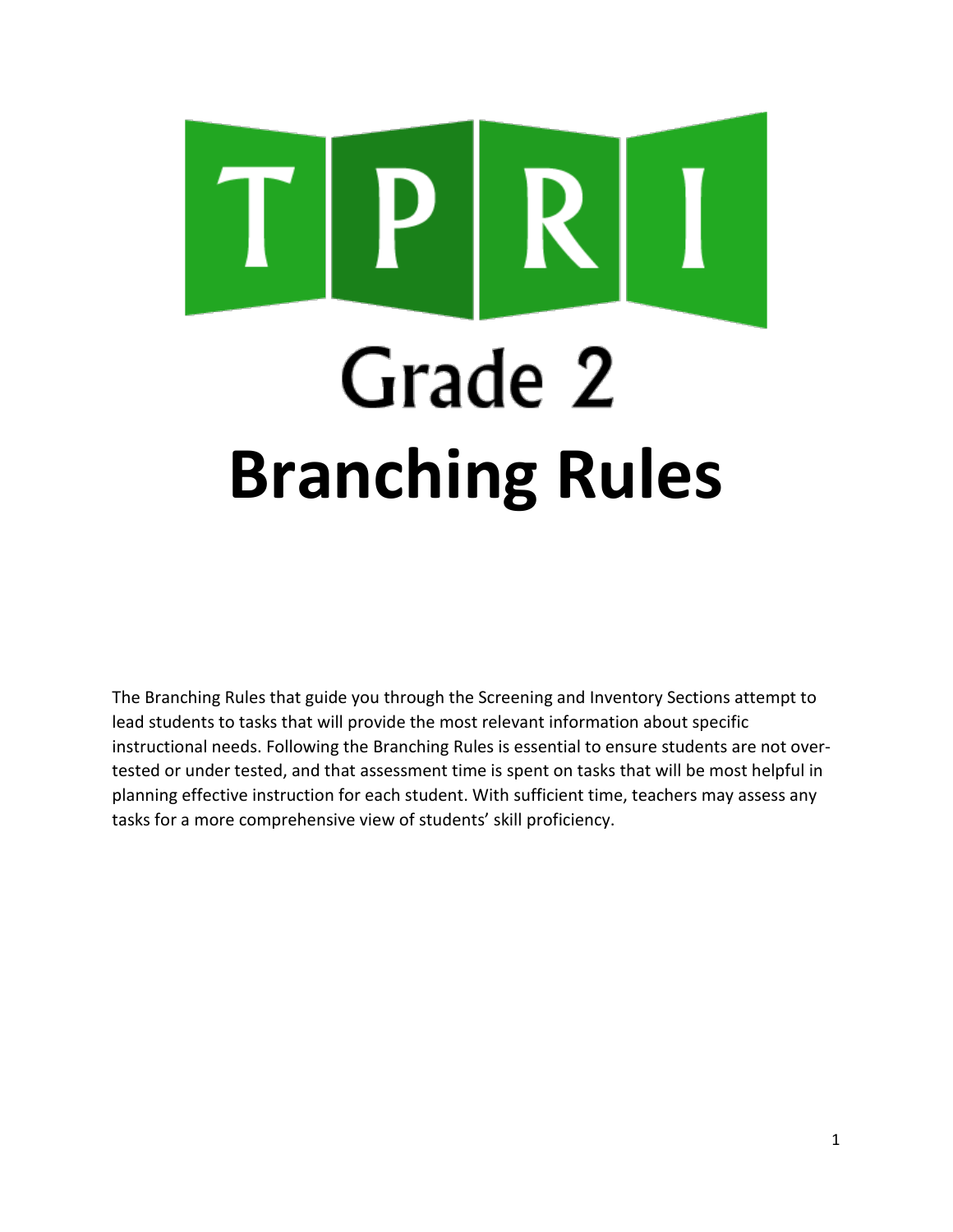

The student must see the screen and the teacher will score each item or use the printable word list that you can download at the **TPRI Scoring Resources page**. On this section, the student is asked to read some words on the screen or the hard copy word list.

If the student pauses for longer than 3 seconds or takes longer than 3 seconds to sound out a word, mark it incorrect. Ask the student to read the next word. Do not provide the word.

Say: **I'm going to show you some words and I want you to read them to me. If you don't know a word, it's OK. Just do the best you can.**

## **Scoring Instructions**

Click the Correct or Incorrect button accordingly.



## **Branching Rules:**

D: 9-12 correct. Go to GK-1 Spelling. SD: 0-8 correct. Go to GK-1 Spelling.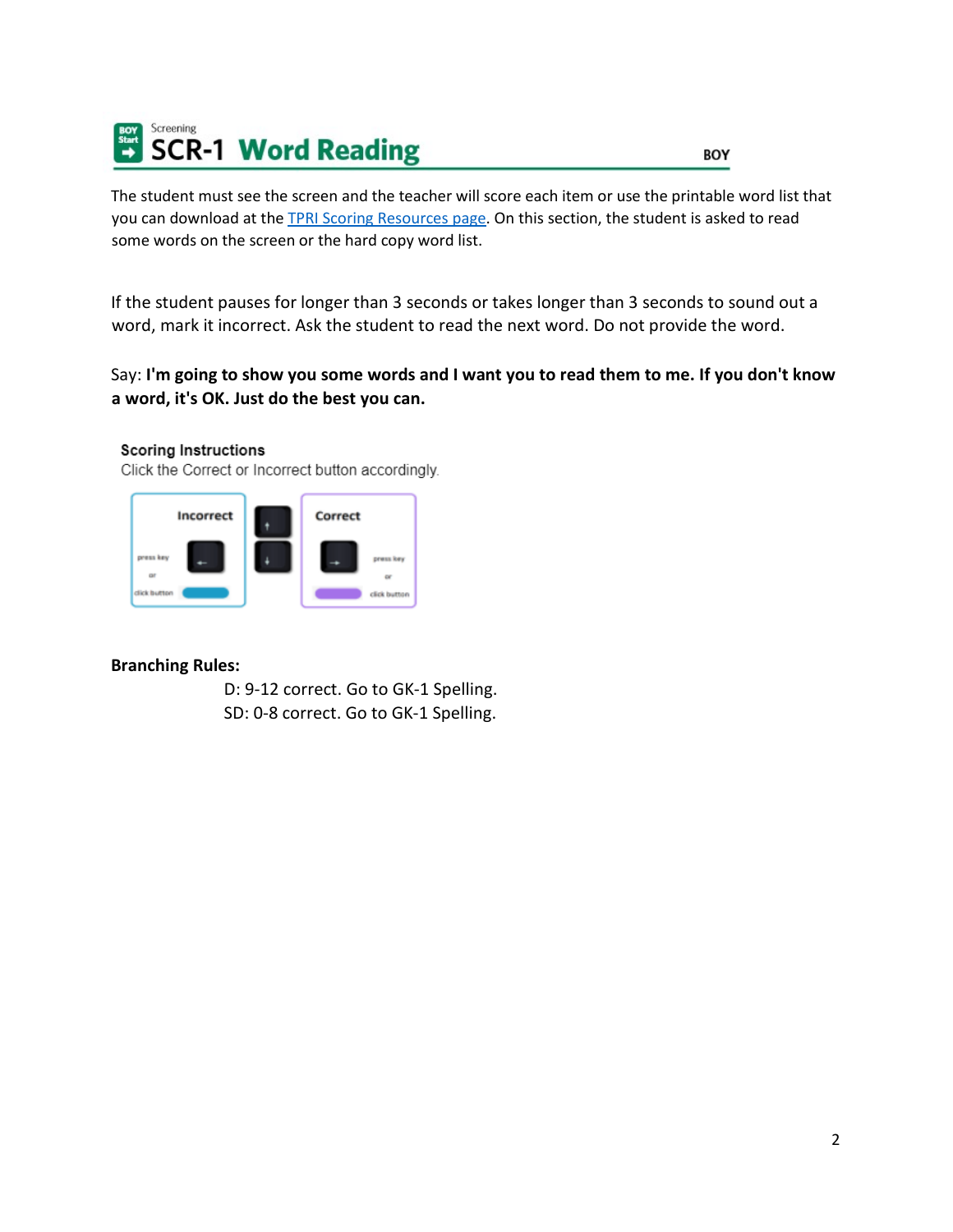Inventory Graphophonemic Knowledge  $GK-1$ **Spelling** 

For this section you need the spelling teacher script that you can download at the TPRI Scoring [Resources page.](https://public.cliengage.org/training/support/how-to-guides/tpri-scoring-resources/)

This task is designed for group administration to the entire class or to small groups simultaneously. The words are divided into four sets for scoring purposes, but students experience the task as one spelling test of 20 items.

If a student asks for a word after you read it, ask the student to do their best. Do not repeat the word.

Say: **I want you to write each word I say on your paper. If you don't know how to spell a word, just listen to each sound and do the best you can. If you make a mistake, don't erase it. Just cross out the word and write the correct word next to it. After I say the word, I'll read a sentence with the word in it and then say the word again. Wait until I've finished to begin writing.**

## **Scoring Instructions**

Click the Correct or Incorrect button accordingly.

## **Branching Rules:**

| Set 1               | Set 2               | Set 3               | Set 4                    |
|---------------------|---------------------|---------------------|--------------------------|
| D: 4-5 correct. $*$ | D: 4-5 correct. $*$ | D: 4-5 correct. $*$ | $D: 4-5$ correct.* Go to |
| Administer Set 2.   | Administer Set 3.   | Administer Set 4.   | WR-1 Word Reading.       |
| SD: 0-3 correct.    | SD: 0-3 correct.    | SD: 0-3 correct.    | SD: 0-3 correct. Go to   |
| Administer Set 2.   | Administer Set 3.   | Administer Set 4.   | WR-1 Word Reading.       |

*\*Once the student scores D on a set, that set no longer needs to be administered at MOY or EOY. Since the Spelling test is designed as a group-administered task, in most cases, it will be administered to all students at MOY and EOY, regardless of their performance during earlier administrations.*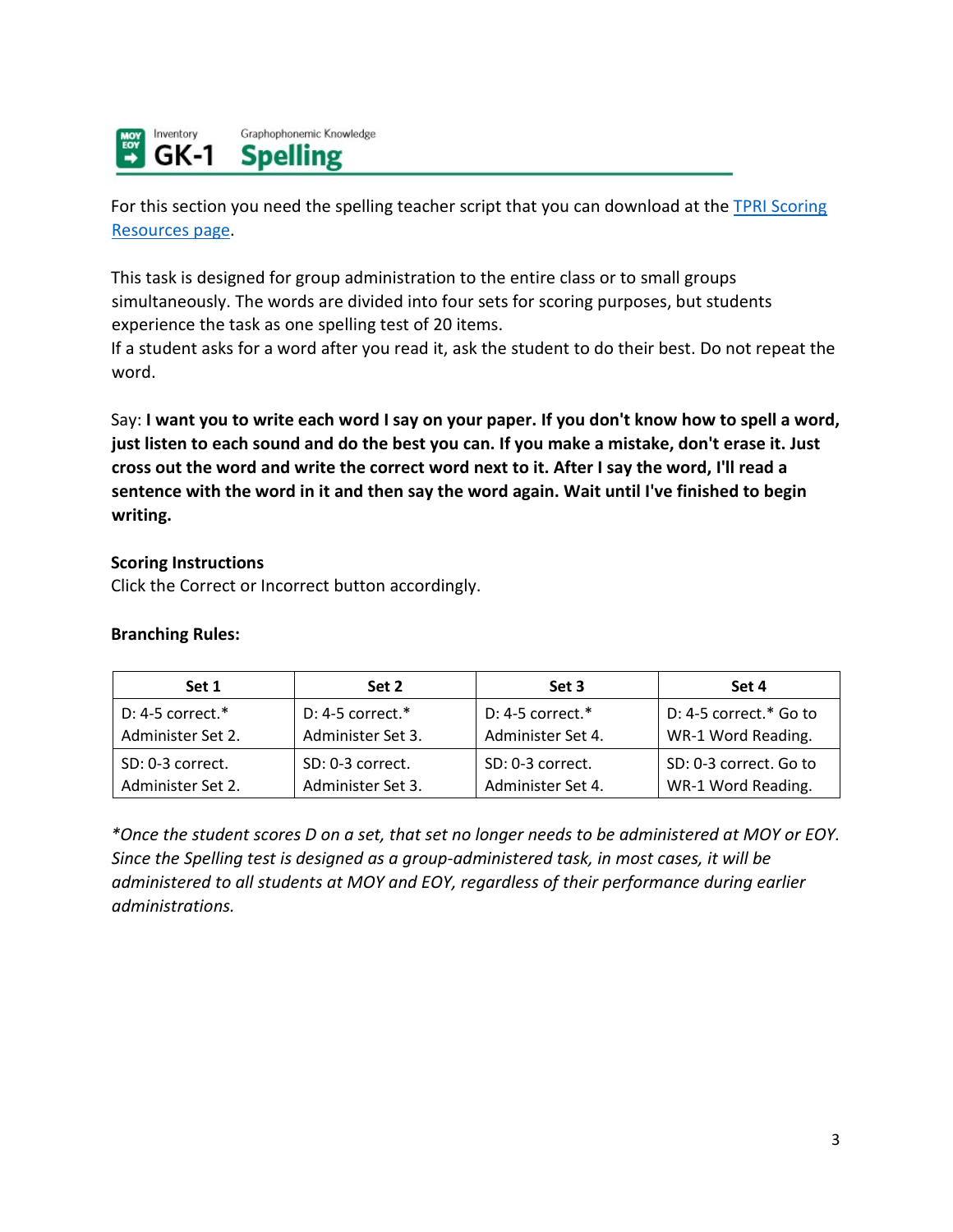#### Inventory **Word Reading WR-1**

The student must see the screen and the teacher will score each item or use the printable word list that you can download at the [TPRI Scoring Resources page.](https://public.cliengage.org/training/support/how-to-guides/tpri-scoring-resources/)

On this section, the student is asked to read some words on the screen or the hard copy word list.

If the student pauses for longer than 3 seconds or takes longer than 3 seconds to sound out a word, mark it incorrect. Ask the student to read the next word. Do not provide the word.

Say: **I'm going to show you some words and I want you to read them to me. If you don't know a word, it's OK. Just do the best you can.**

**A note about the Word Reading 1:** If the student **scores 0** on this task, the teacher has the option to skip the following Word Reading sections and continue with the Reading tasks. In that case, it is recommended to exclude these tasks by clicking the green squares of the skipped sections.

# **Scoring Instructions**

Click the Correct or Incorrect button accordingly.



*See next page for Branching Rules.*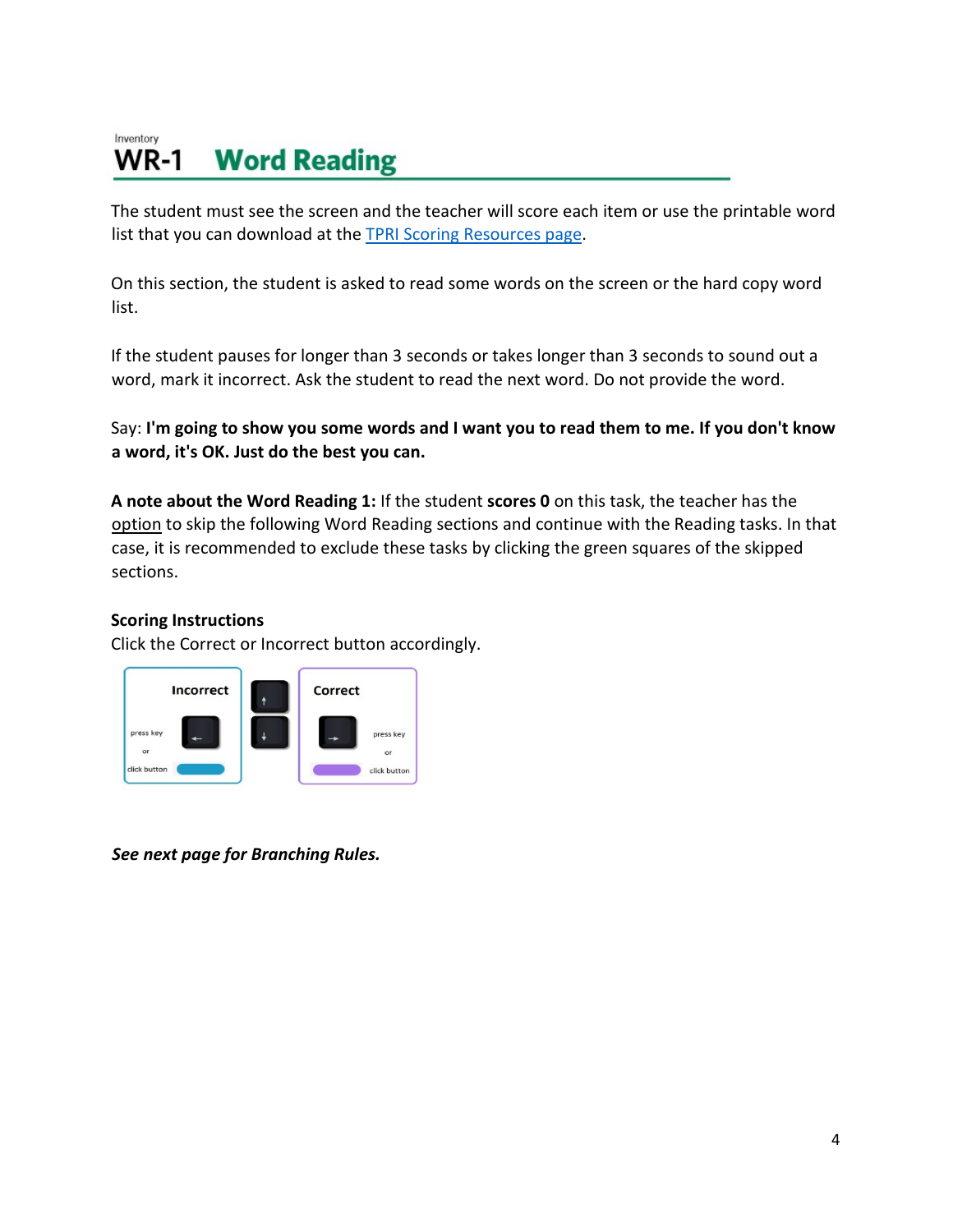# Inventory **WR-1** Word Reading

# **Branching Rules:**

| Set 1                                                                                                                                        | Set 2                                  | Set 3                                      | Set 4                                                                                                                                           |
|----------------------------------------------------------------------------------------------------------------------------------------------|----------------------------------------|--------------------------------------------|-------------------------------------------------------------------------------------------------------------------------------------------------|
| D: 4-5 correct. $*$<br>Administer Set 2.                                                                                                     | D: 4-5 correct. *<br>Administer Set 3. | $D: 4-5$ correct. $*$<br>Administer Set 4. | D: 4-5 correct. *<br>Go to READ-BOY<br>Rosa's New<br>Friend. Go to<br><b>READ-MOY Spring</b><br>Break, Go to<br><b>READ-EOY</b><br>Firefighter. |
| SD: 1-3 correct.<br>Administer Set 2.                                                                                                        | SD: 0-3 correct.<br>Administer Set 3.  | SD: 0-3 correct.<br>Administer Set 4.      | SD: 0-3 correct.<br>Go to READ-BOY<br>Rosa's New<br>Friend. Go to<br><b>READ-MOY Spring</b><br>Break. Go to<br><b>READ-EOY</b><br>Firefighter.  |
| SD: 0 correct.<br>Go to READ-BOY<br>Rosa's New<br>Friend. Go to<br><b>READ-MOY Spring</b><br>Break. Go to<br><b>READ-EOY</b><br>Firefighter. |                                        |                                            |                                                                                                                                                 |

*\*Once the student scores D on a set, that set no longer needs to be administered at MOY or EOY.*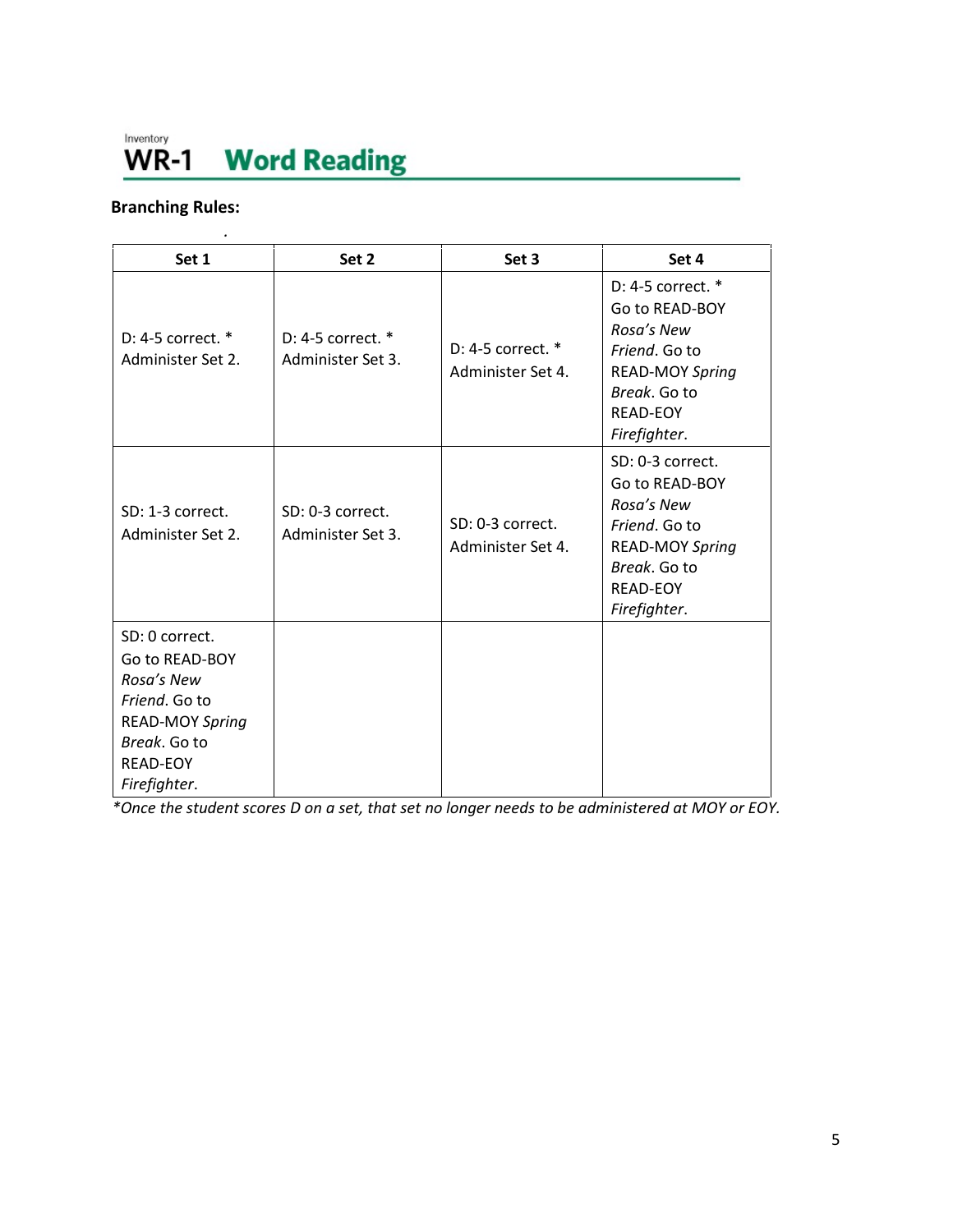#### Reading Accuracy and Fluency Inventory **READ-BOY Story 1 - Rosa's New Friend**

For this task, you need a stopwatch and one copy of the Story Sheet. You will need a Student Story Record Sheet for each student. Download resources at th[e TPRI Scoring Resources page.](https://public.cliengage.org/training/support/how-to-guides/tpri-scoring-resources/)

# Say: **I'm going to ask you to read a story. The title of the story is Rosa's New Friend. After you read it, I'll ask you a few questions. Read the story out loud to me.**

Place the Story Sheet in front of the student. Start the stopwatch when the student reads the first word. As the student reads, mark errors on the Student Story Sheet.

If the student is unable to read **three or more words in the first sentence**, or if the student reads at the Frustrational Level ( **24 or more errors**):

- 1. Have the student **stop**.
- 2. Exclude the **Fluency Rosa's New Friend** task.
- 3. Record **Frustrational** on the **Accuracy Level Rosa's New Friend** task.
- 4. Read aloud the story to the student from the beginning and complete the **Listening Comp-Rosa's New Friend** task, not the Reading Comp – **Rosa's New Friend** task.

## **Scoring Errors:**

Mark any words not read correctly with a slash (/) on the Student Story Sheet. Errors include:

- Mispronunciations The student pronounces the word incorrectly. This includes leaving off -s, -ed and -ing endings, and character names each time they are read incorrectly.
- Substitutions The student replaces the correct word with a different word. Omissions - The student skips a word.
- Reversals The student reads adjacent words in the wrong order.
- Hesitations The student pauses for longer than 3 seconds or takes longer than 3 seconds to sound out a word. In these cases, provide the word and count it as an error.

# **Items not considered errors:**

- Insertions The student adds a whole word that does not appear in the text.
- Self-corrections The student makes an error, but then corrects the error.
- Repetitions The student reads the same word or phrase multiple times.
- Loss of place The student skips a line or loses their place. Redirect the student to the correct place in the story and allow the stopwatch to continue to run.

If the student reads the same word throughout a story incorrectly, count each incorrect word as a separate error.

# **Scoring Instructions**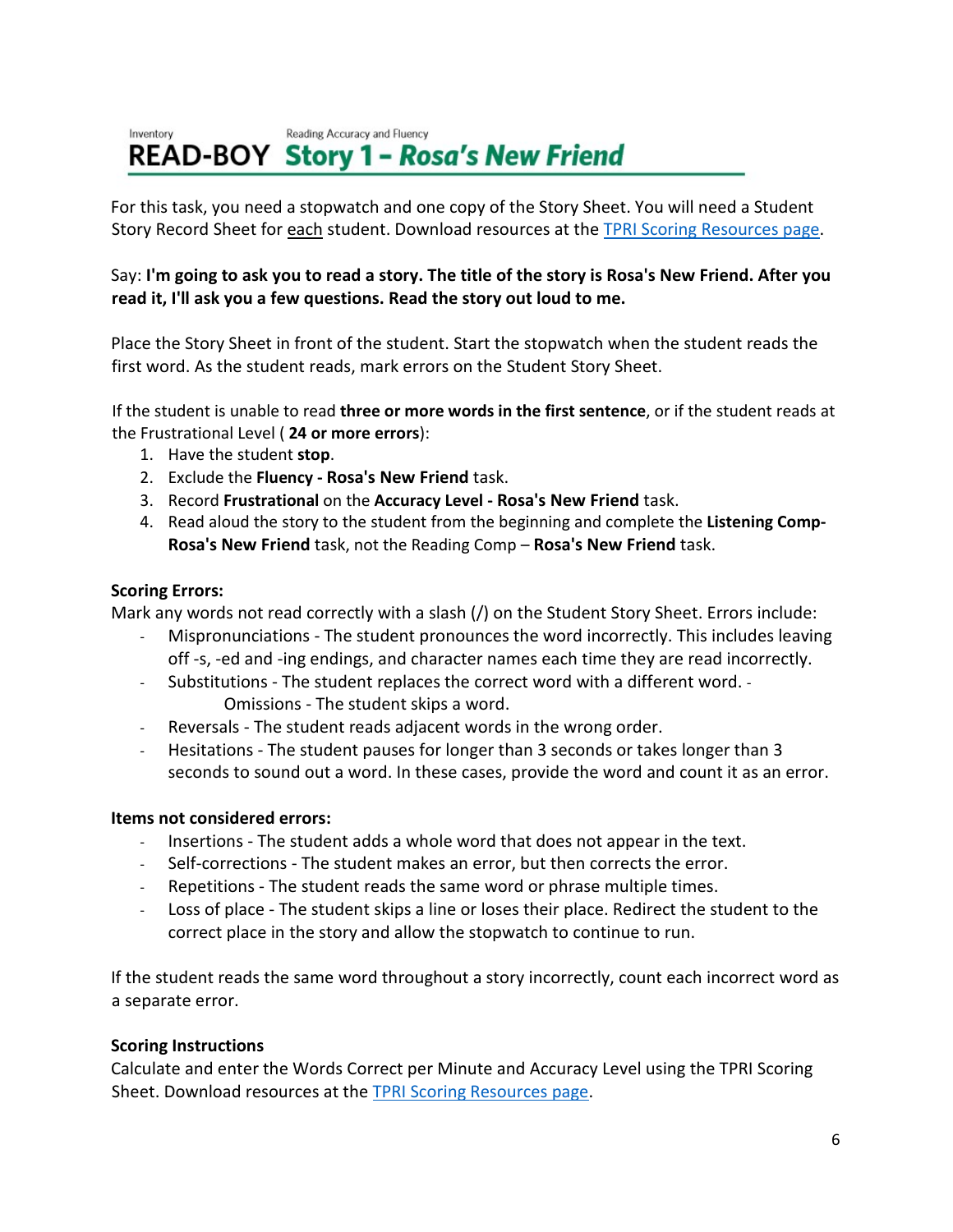#### Reading Comprehension Inventory **READ-BOY Story 1 - Rosa's New Friend**

This section is **only for students who were able to read** the entire story by themselves.

If the student reached the Frustrational level, stop, click Quit and Discard, and administer the next section, Listening Comprehension. Administer all of the Reading Comprehension questions.

If the student takes 10 seconds or longer to answer a question, prompt the student: **Remember, you can look at the story.** 

If the student looks for the answer and after 10 seconds is still unable to locate it, continue to the next question without comment.

After each question, sample answers are provided. It's not necessary for the student to give an answer that matches one of the sample answers. Rely on your professional judgment in scoring responses as correct or incorrect.

# **Scoring Instructions**

Click the Correct or Incorrect button accordingly.

## **Branching Rules:**

D: 5-6 correct. \* Go to Story 2 Skateboard. SD: 0-4 correct. Go to Story 2 Skateboard. *\*Student cannot score D for Reading Comprehension if the student listened to the story.*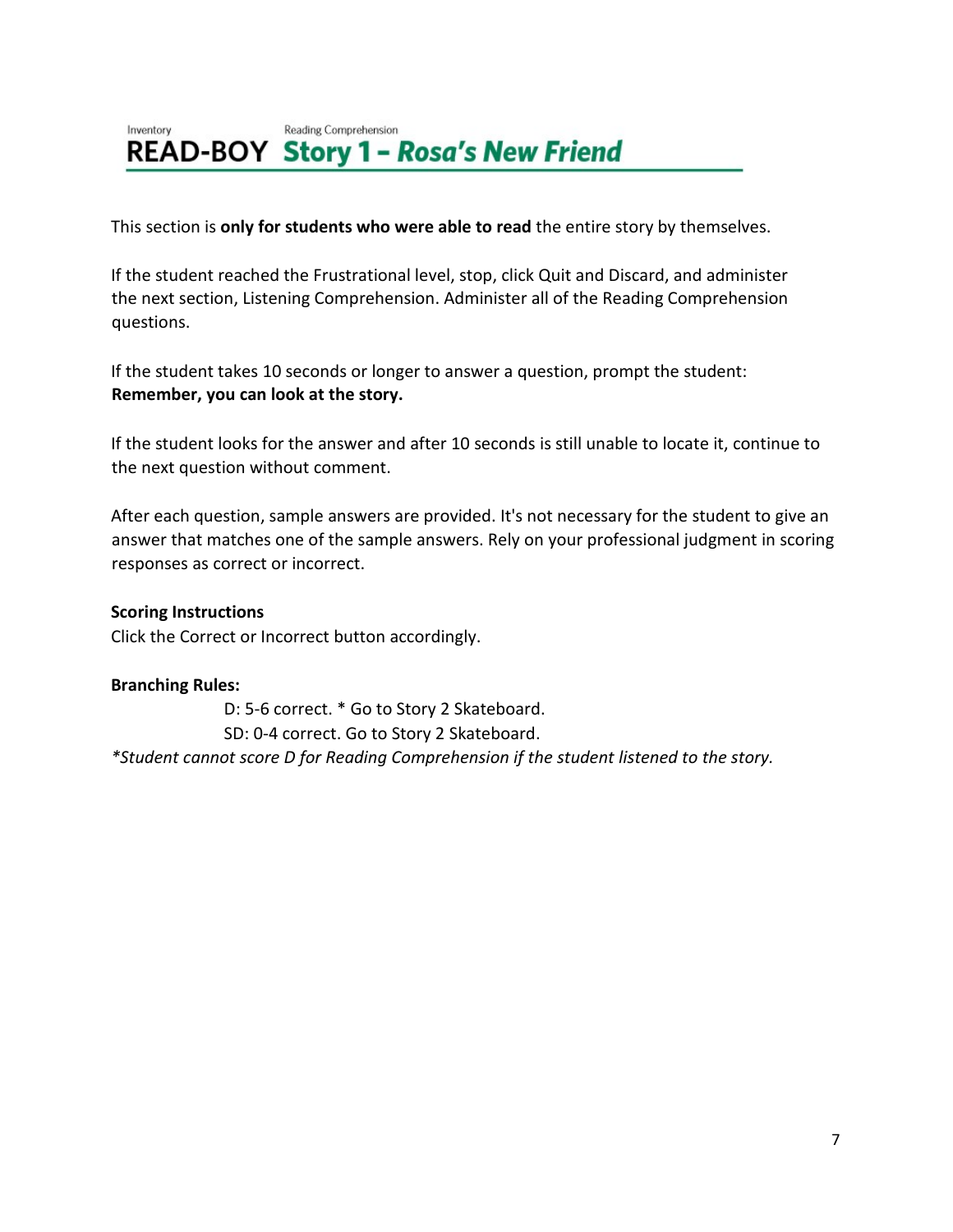#### Reading Accuracy and Fluency Inventory **READ-BOY Story 2 - Skateboard!**

For this task, you need a stopwatch and one copy of the Story Sheet. You will need a Student Story Record Sheet for each student. Download resources at th[e TPRI Scoring Resources page.](https://public.cliengage.org/training/support/how-to-guides/tpri-scoring-resources/)

# Say: **I'm going to ask you to read a story. The title of the story is Skateboard! After you read it, I'll ask you a few questions. Read the story out loud to me.**

Place the Story Sheet in front of the student. Start the stopwatch when the student reads the first word. As the student reads, mark errors on the Student Story Sheet.

If the student is unable to read **three or more words in the first sentence**, or if the student reads at the Frustrational Level ( **25 or more errors**):

- 1. Have the student **stop**.
- 2. Exclude the **Fluency Skateboard!** Task
- 3. Record **Frustrational** on the **Accuracy Level Skateboard! t**ask
- 4. Read aloud the story to the student from the beginning and complete the **Listening Comp-Skateboard!** task, not the Reading Comp – **Skateboard!** task.

## **Scoring Errors:**

Mark any words not read correctly with a slash (/) on the Student Story Sheet. Errors include:

- Mispronunciations The student pronounces the word incorrectly. This includes leaving off -s, -ed and -ing endings, and character names each time they are read incorrectly.
- Substitutions The student replaces the correct word with a different word.
- Omissions The student skips a word.
- Reversals The student reads adjacent words in the wrong order.
- Hesitations The student pauses for longer than 3 seconds or takes longer than 3 seconds to sound out a word. In these cases, provide the word and count it as an error.

## **Items not considered errors:**

- Insertions The student adds a whole word that does not appear in the text.
- Self-corrections The student makes an error, but then corrects the error.
- Repetitions The student reads the same word or phrase multiple times.
- Loss of place The student skips a line or loses their place. Redirect the student to the correct place in the story and allow the stopwatch to continue to run.

If the student reads the same word throughout a story incorrectly, count each incorrect word as a separate error.

## **Scoring Instructions**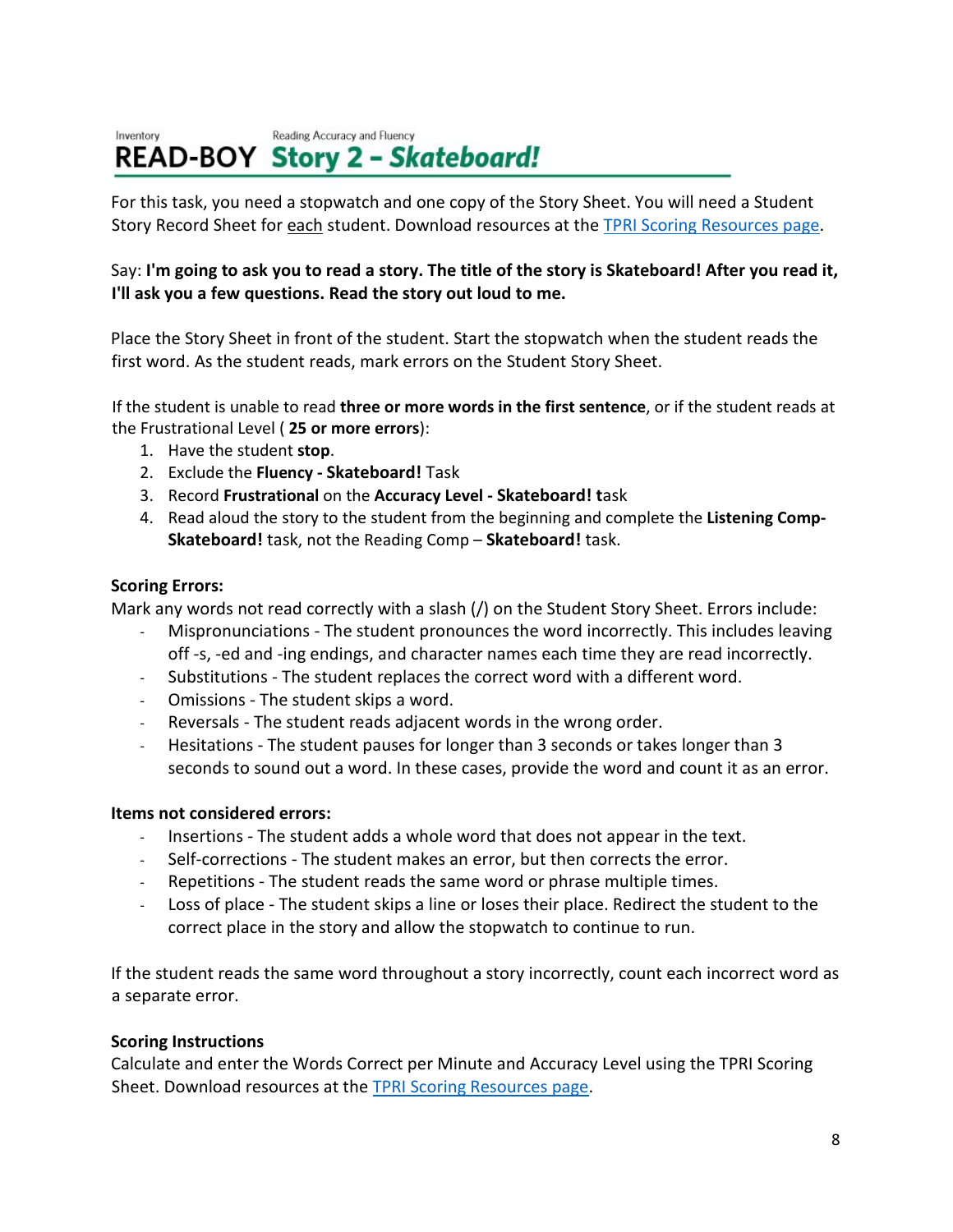#### Reading Comprehension Inventory **READ-BOY Story 2 - Skateboard!**

This section is **only for students who were able to read** the entire story by themselves.

If the student reached the Frustrational level, stop, click Quit and Discard, and administer the next section, Listening Comprehension. Administer all of the Reading Comprehension questions.

If the student takes 10 seconds or longer to answer a question, prompt the student: **Remember, you can look at the story.**

If the student looks for the answer and after 10 seconds is still unable to locate it, continue to the next question without comment.

After each question, sample answers are provided. It's not necessary for the student to give an answer that matches one of the sample answers. Rely on your professional judgment in scoring responses as correct or incorrect.

# **Scoring Instructions**

Click the Correct or Incorrect button accordingly.

# **Branching Rules:**

D: 5-6 correct. \* End of assessment. SD: 0-4 correct. End of assessment. *\*Student cannot score D for Reading Comprehension if the student listened to the story.*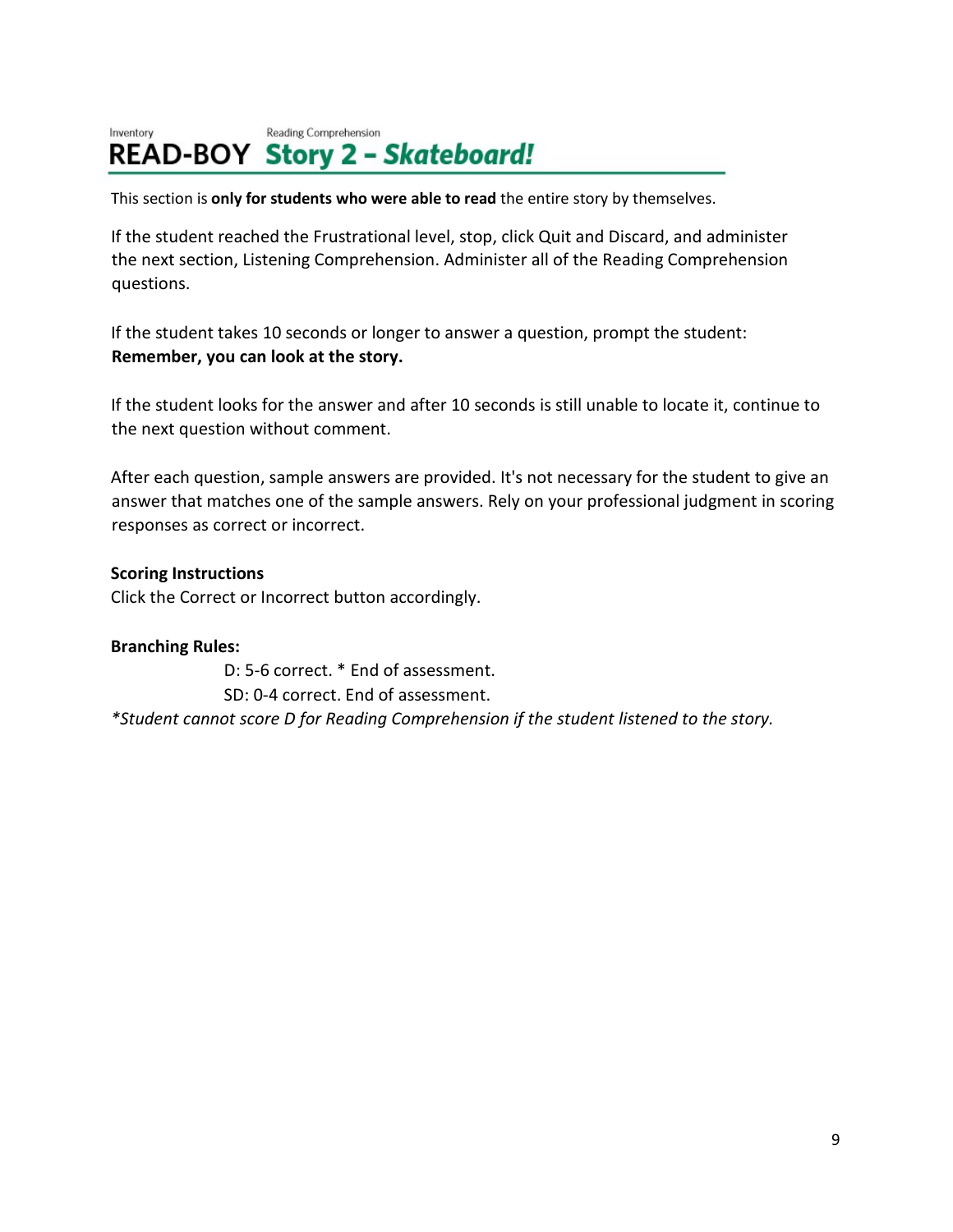#### Reading Accuracy and Fluency Inventory **READ-MOY Story 3 - Spring Break**

For this task, you need a stopwatch and one copy of the Story Sheet. You will need a Student Story Record Sheet for each student. Download resources at th[e TPRI Scoring Resources page.](https://public.cliengage.org/training/support/how-to-guides/tpri-scoring-resources/)

# Say: **I'm going to ask you to read a story. The title of the story is Spring Break. After you read it, I'll ask you a few questions. Read the story out loud to me.**

Place the Story Sheet in front of the student. Start the stopwatch when the student reads the first word. As the student reads, mark errors on the Student Story Sheet.

If the student is unable to read **three or more words in the first sentence**, or if the student reads at the Frustrational Level (**22 or more errors**):

- 1. Have the student **stop**.
- 2. Exclude the **Fluency Spring Break** task.
- 3. Record **Frustrational** on the **Accuracy Level Spring Break** task.
- 4. Read aloud the story to the student from the beginning and complete the **Listening Comp-Spring Break** task, not the Reading Comp – **Spring Break** task.

## **Scoring Errors:**

Mark any words not read correctly with a slash (/) on the Student Story Sheet. Errors include:

- Mispronunciations The student pronounces the word incorrectly. This includes leaving off -s, -ed and -ing endings, and character names each time they are read incorrectly.
- Substitutions The student replaces the correct word with a different word.
- Omissions The student skips a word.
- Reversals The student reads adjacent words in the wrong order.
- Hesitations The student pauses for longer than 3 seconds or takes longer than 3 seconds to sound out a word. In these cases, provide the word and count it as an error.

## **Items not considered errors:**

- Insertions The student adds a whole word that does not appear in the text.
- Self-corrections The student makes an error, but then corrects the error.
- Repetitions The student reads the same word or phrase multiple times.
- Loss of place The student skips a line or loses their place. Redirect the student to the correct place in the story and allow the stopwatch to continue to run.

If the student reads the same word throughout a story incorrectly, count each incorrect word as a separate error.

## **Scoring Instructions**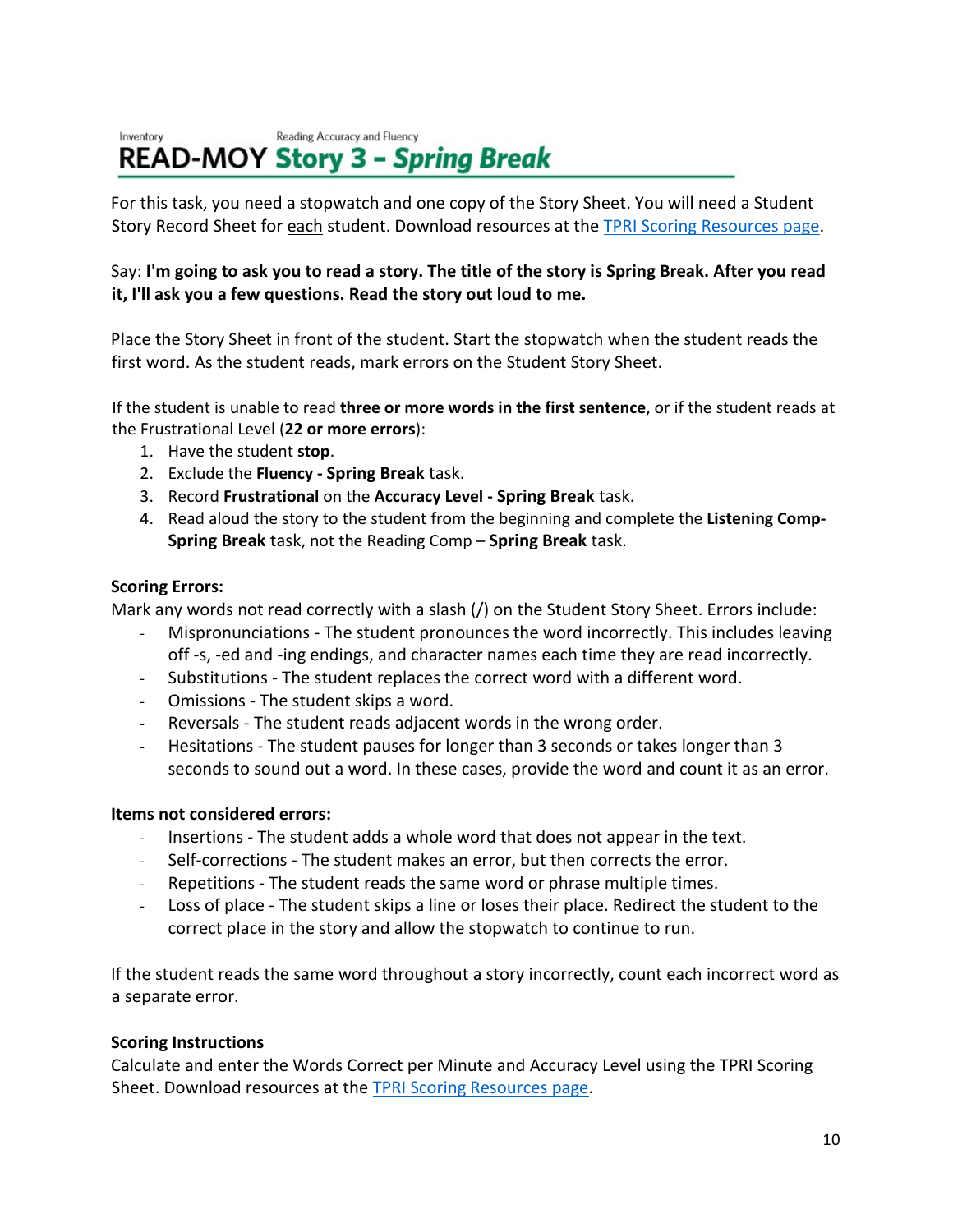#### Inventory Reading Comprehension **READ-MOY Story 3 - Spring Break**

This section is **only for students who were able to read** the entire story by themselves.

If the student reached the Frustrational level, stop, click Quit and Discard, and administer the next section, Listening Comprehension. Administer all of the Reading Comprehension questions.

If the student takes 10 seconds or longer to answer a question, prompt the student: **Remember, you can look at the story.** 

If the student looks for the answer and after 10 seconds is still unable to locate it, continue to the next question without comment.

After each question, sample answers are provided. It's not necessary for the student to give an answer that matches one of the sample answers. Rely on your professional judgment in scoring responses as correct or incorrect.

## **Scoring Instructions**

Click the Correct or Incorrect button accordingly.

## **Branching Rules:**

D: 5-6 correct. \* Go to Story 4 Meat-Eating Plants SD: 0-4 correct. Go to Story 4 Meat-Eating Plants *\*Student cannot score D for Reading Comprehension if the student listened to the story.*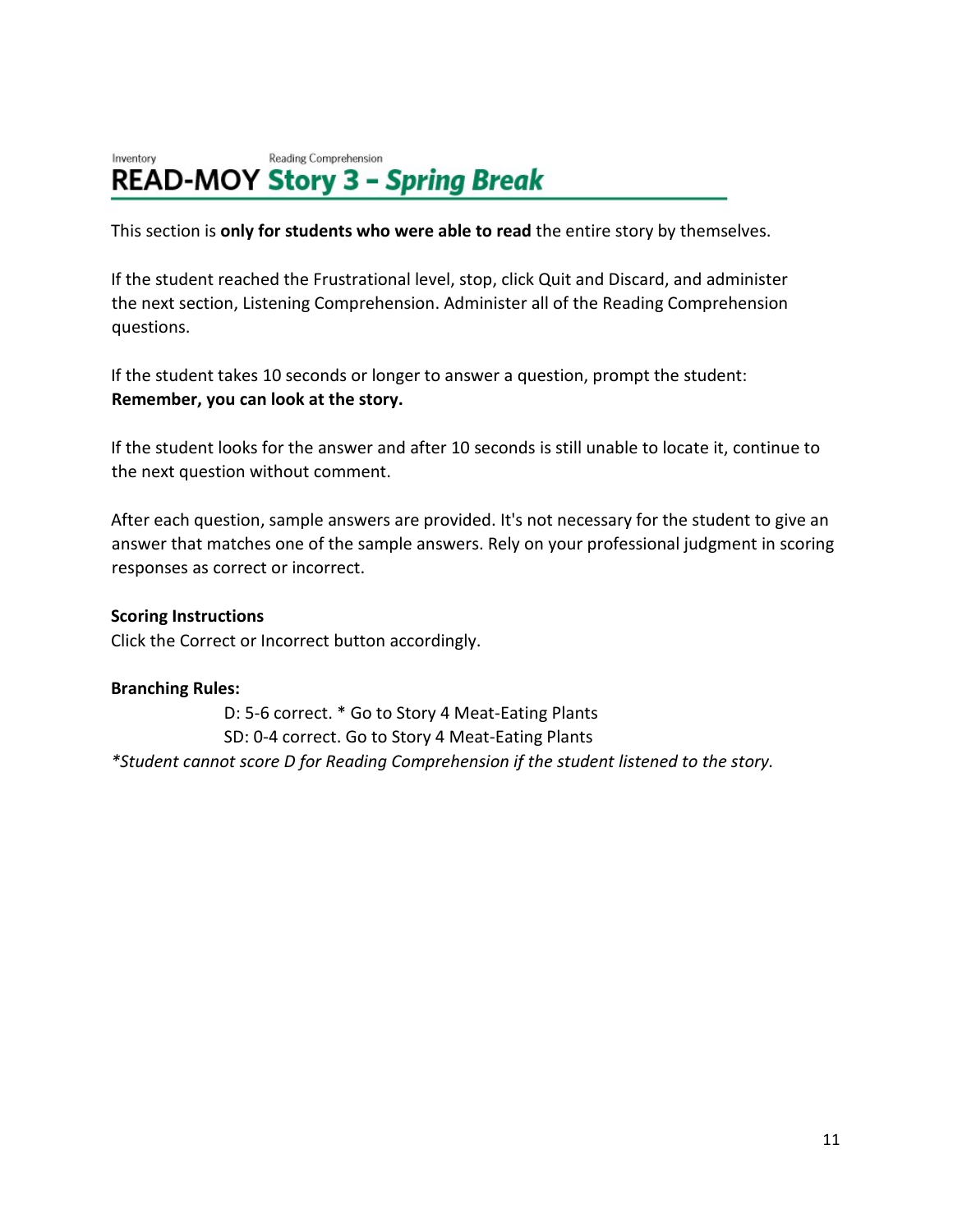#### Reading Accuracy and Fluency Inventory **READ-MOY Story 4 - Meat-Eating Plants**

For this task, you need a stopwatch and one copy of the Story Sheet. You will need a Student Story Record Sheet for each student. Download resources at th[e TPRI Scoring Resources page.](https://public.cliengage.org/training/support/how-to-guides/tpri-scoring-resources/)

# Say: **I'm going to ask you to read a story. The title of the story is Meat Eating Plants. After you read it, I'll ask you a few questions. Read the story out loud to me.**

Place the Story Sheet in front of the student. Start the stopwatch when the student reads the first word. As the student reads, mark errors on the Student Story Sheet.

If the student is unable to read **three or more words in the first sentence**, or if the student reads at the Frustrational Level (**19 or more errors**):

- 1. Have the student **stop**.
- 2. Exclude the **Fluency Meat Eating Plants** task.
- 3. Record **Frustrational** on the **Accuracy Level Meat Eating Plants** task.
- 4. Read aloud the story to the student from the beginning and complete the **Listening Comp-Meat Eating Plants** task, not the Reading Comp – **Meat Eating Plants** task.

## **Scoring Errors:**

Mark any words not read correctly with a slash (/) on the Student Story Sheet. Errors include:

- Mispronunciations The student pronounces the word incorrectly. This includes leaving off -s, -ed and -ing endings, and character names each time they are read incorrectly.
- Substitutions The student replaces the correct word with a different word.
- Omissions The student skips a word.
- Reversals The student reads adjacent words in the wrong order.
- Hesitations The student pauses for longer than 3 seconds or takes longer than 3 seconds to sound out a word. In these cases, provide the word and count it as an error.

## **Items not considered errors:**

- Insertions The student adds a whole word that does not appear in the text.
- Self-corrections The student makes an error, but then corrects the error.
- Repetitions The student reads the same word or phrase multiple times.
- Loss of place The student skips a line or loses their place. Redirect the student to the correct place in the story and allow the stopwatch to continue to run.

If the student reads the same word throughout a story incorrectly, count each incorrect word as a separate error.

## **Scoring Instructions**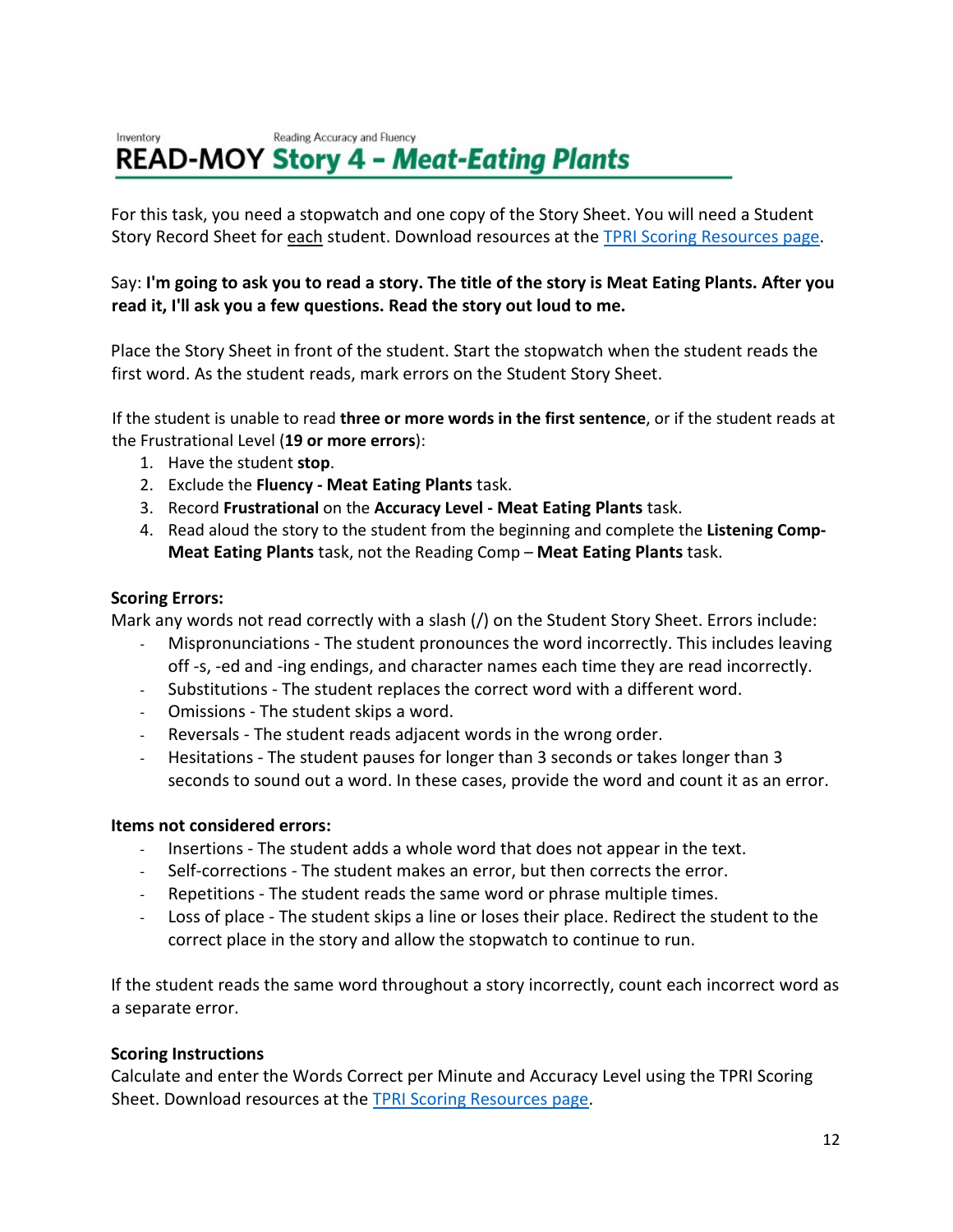#### Reading Comprehension Inventory **READ-MOY Story 4 - Meat-Eating Plants**

This section is **only for students who were able to read** the entire story by themselves.

If the student reached the Frustrational level, stop, click Quit and Discard, and administer the next section, Listening Comprehension. Administer all of the Reading Comprehension questions.

If the student takes 10 seconds or longer to answer a question, prompt the student: **Remember, you can look at the story.**

If the student looks for the answer and after 10 seconds is still unable to locate it, continue to the next question without comment.

After each question, sample answers are provided. It's not necessary for the student to give an answer that matches one of the sample answers. Rely on your professional judgment in scoring responses as correct or incorrect.

**Scoring Instructions**

Click the Correct or Incorrect button accordingly.

## **Branching Rules:**

D: 5-6 correct. \* End of assessment. SD: 0-4 correct. End of assessment. *\*Student cannot score D for Reading Comprehension if the student listened to the story.*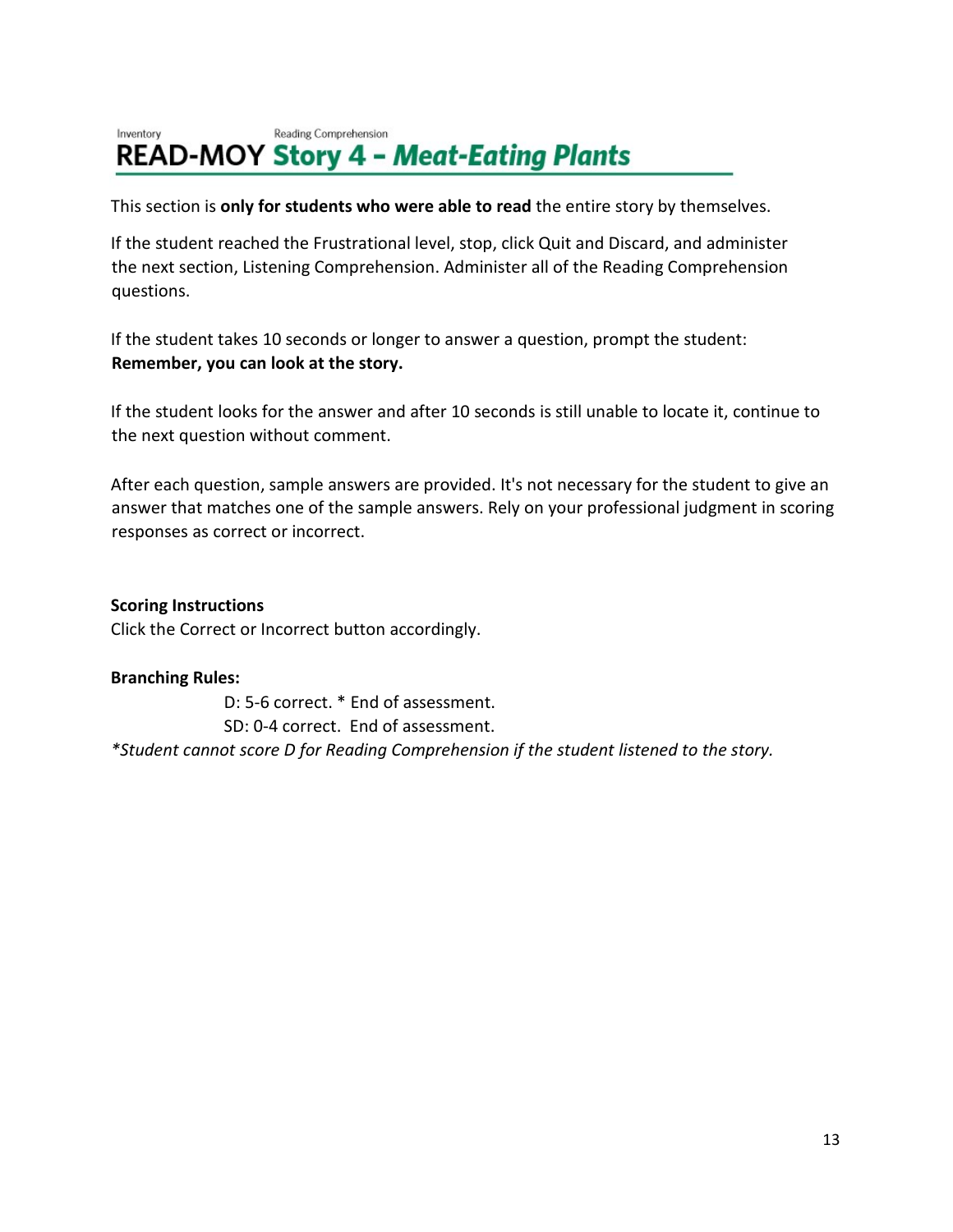#### Reading Accuracy and Fluency Inventory **READ-EOY Story 5 - Firefighter**

For this task, you need a stopwatch and one copy of the Story Sheet. You will need a Student Story Record Sheet for each student. Download resources at the [TPRI Scoring Resources page.](https://public.cliengage.org/training/support/how-to-guides/tpri-scoring-resources/)

## Say: **I'm going to ask you to read a story. The title of the story is Firefighter. After you read it, I'll ask you a few questions. Read the story out loud to me.**

Place the Story Sheet in front of the student. Start the stopwatch when the student reads the first word. As the student reads, mark errors on the Student Story Sheet.

If the student is unable to read **three or more words in the first sentence**, or if the student reads at the Frustrational Level (**24 or more errors**):

- 1. Have the student **stop**.
- 2. Exclude the **Fluency Firefighter** task.
- 3. Record **Frustrational** on the **Accuracy Level Firefighter** task.
- 4. Read aloud the story to the student from the beginning and complete the **Listening Comp-Firefighter** task, not the Reading Comp – **Firefighter** task.

## **Scoring Errors:**

Mark any words not read correctly with a slash (/) on the Student Story Sheet. Errors include:

- Mispronunciations The student pronounces the word incorrectly. This includes leaving off -
- s, -ed and -ing endings, and character names each time they are read incorrectly.
- Substitutions The student replaces the correct word with a different word.
- Omissions The student skips a word.
- Reversals The student reads adjacent words in the wrong order.
- Hesitations The student pauses for longer than 3 seconds or takes longer than 3 seconds to sound out a word. In these cases, provide the word and count it as an error.

## **Items not considered errors:**

- Insertions The student adds a whole word that does not appear in the text.
- Self-corrections The student makes an error, but then corrects the error.
- Repetitions The student reads the same word or phrase multiple times.
- Loss of place The student skips a line or loses their place. Redirect the student to the correct place in the story and allow the stopwatch to continue to run.

If the student reads the same word throughout a story incorrectly, count each incorrect word as a separate error.

## **Scoring Instructions**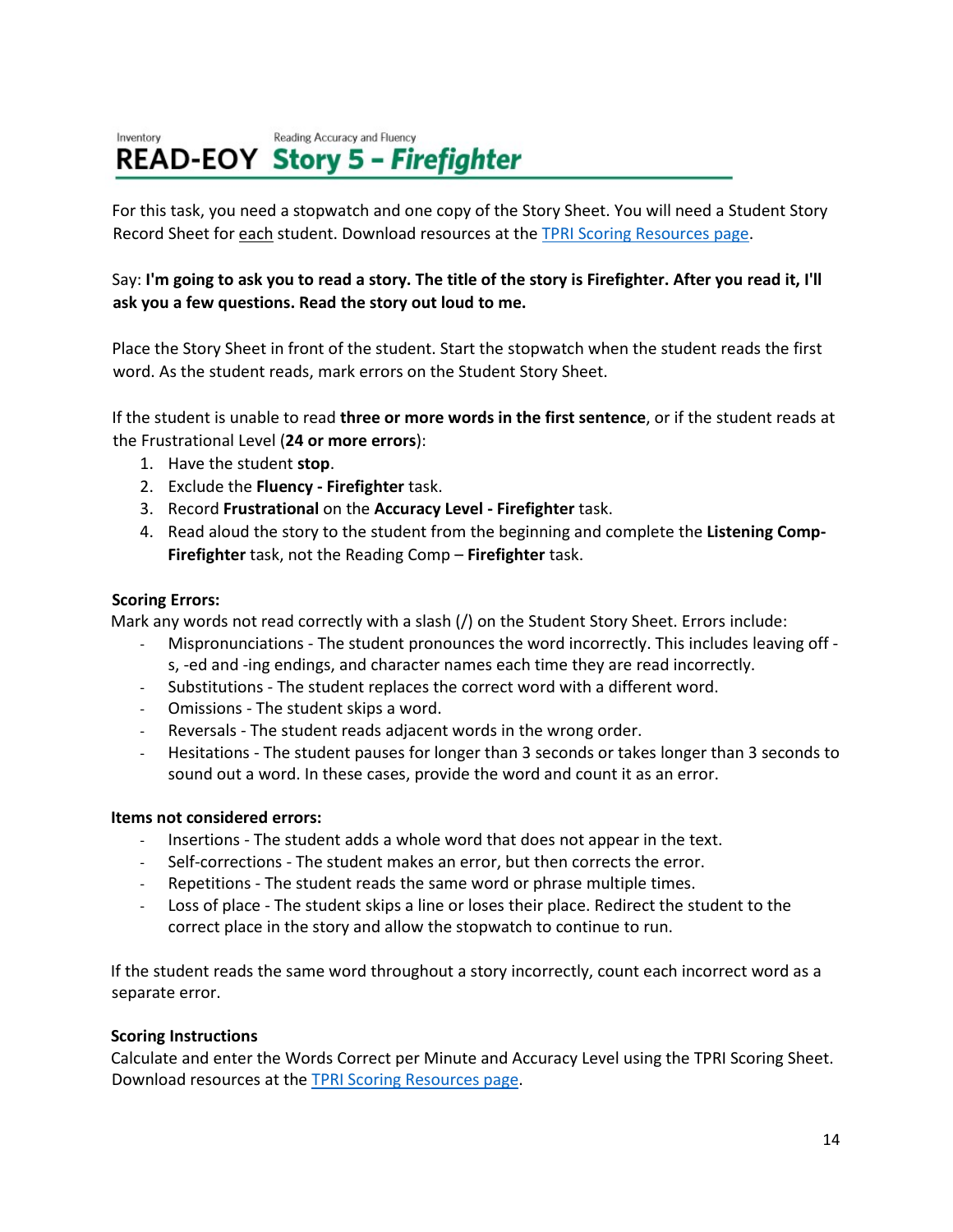#### Inventory Reading Comprehension **READ-EOY Story 5 - Firefighter**

This section is only for students who were able to read the entire story by themselves.

If the student reached the Frustrational level, stop, click Quit and Discard, and administer the next section, Listening Comprehension. Administer all of the Reading Comprehension questions.

Administer all of the Reading Comprehension questions. If the student takes 10 seconds or longer to answer a question, prompt the student: Remember, you can look at the story.

If the student looks for the answer and after 10 seconds is still unable to locate it, continue to the next question without comment.

After each question, sample answers are provided. It's not necessary for the student to give an answer that matches one of the sample answers. Rely on your professional judgment in scoring responses as correct or incorrect.

## **Scoring Instructions**

Click the Correct or Incorrect button accordingly.

## **Branching Rules:**

D: 5-6 correct. \* Go to Story 6 Sharks. SD: 0-4 correct. Go to Story 6 Sharks. *\*Student cannot score d for Reading Comprehension if the student listened to the story.*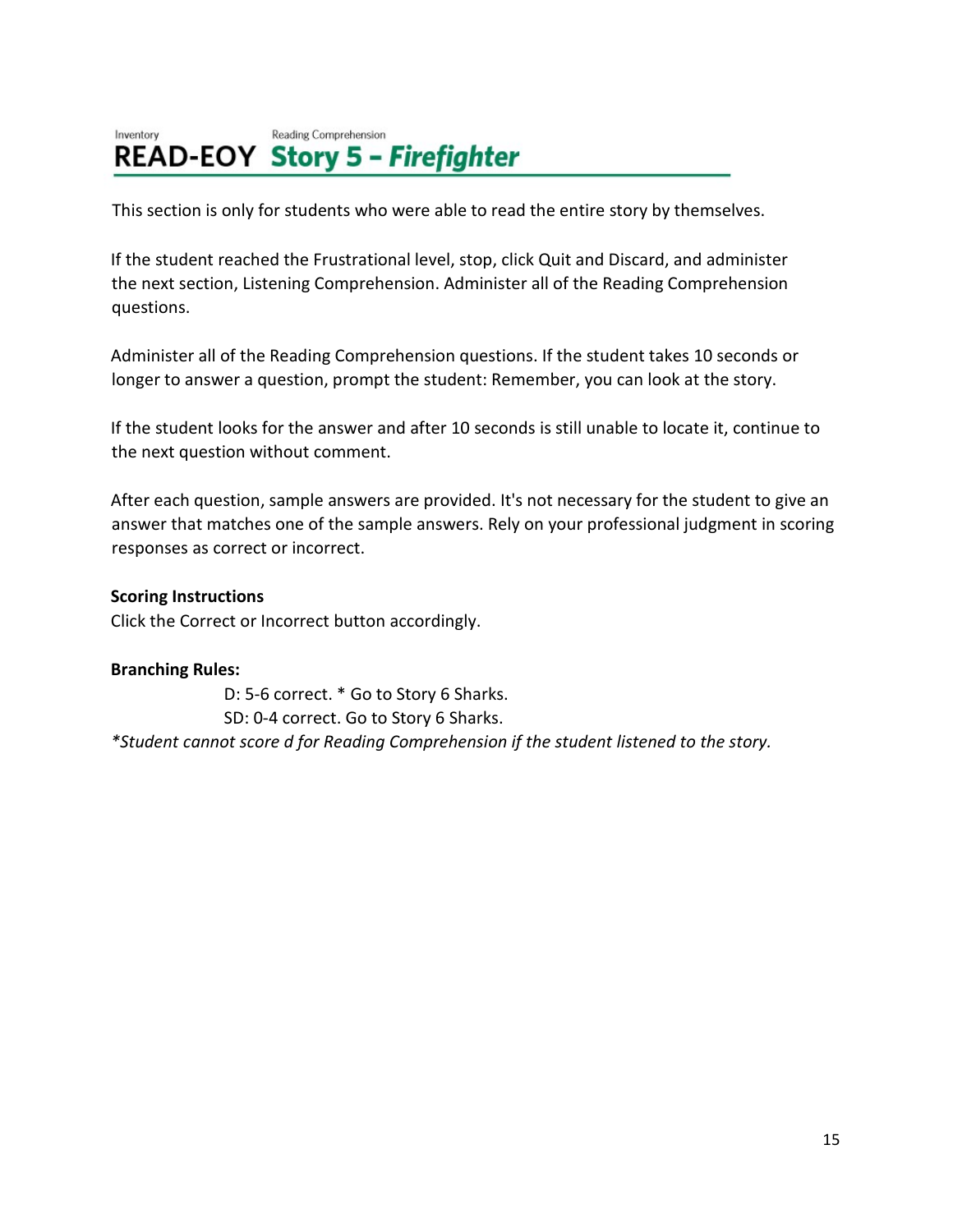#### Inventory Reading Accuracy and Fluency **READ-EOY Story 6 - Sharks**

For this task, you need a stopwatch and one copy of the Story Sheet. You will need a Student Story Record Sheet for each student. Download resources at th[e TPRI Scoring Resources page.](https://public.cliengage.org/training/support/how-to-guides/tpri-scoring-resources/)

# Say: **I'm going to ask you to read a story. The title of the story is Sharks. After you read it, I'll ask you a few questions. Read the story out loud to me.**

Place the Story Sheet in front of the student. Start the stopwatch when the student reads the first word. As the student reads, mark errors on the Student Story Sheet.

If the student is unable to read **three or more words in the first sentence**, or if the student reads at the Frustrational Level (**19 or more errors**):

- 1. Have the student **stop**.
- 2. Exclude the **Fluency Sharks** task..
- 3. Record **Frustrational** on the **Accuracy Level Sharks** task.
- 4. Read aloud the story to the student from the beginning and complete the **Listening Comp-Sharks** task, not the Reading Comp – **Sharks** task.

## **Scoring Errors:**

Mark any words not read correctly with a slash (/) on the Student Story Sheet. Errors include:

Mispronunciations - The student pronounces the word incorrectly. This includes leaving off -s, -ed and -ing endings, and character names each time they are read incorrectly.

- Substitutions The student replaces the correct word with a different word.
- Omissions The student skips a word.
- Reversals The student reads adjacent words in the wrong order.
- Hesitations The student pauses for longer than 3 seconds or takes longer than 3 seconds to sound out a word. In these cases, provide the word and count it as an error.

## **Items not considered errors:**

- Insertions The student adds a whole word that does not appear in the text.
- Self-corrections The student makes an error, but then corrects the error.
- Repetitions The student reads the same word or phrase multiple times.
- Loss of place The student skips a line or loses their place. Redirect the student to the correct place in the story and allow the stopwatch to continue to run.

If the student reads the same word throughout a story incorrectly, count each incorrect word as a separate error.

# **Scoring Instructions**